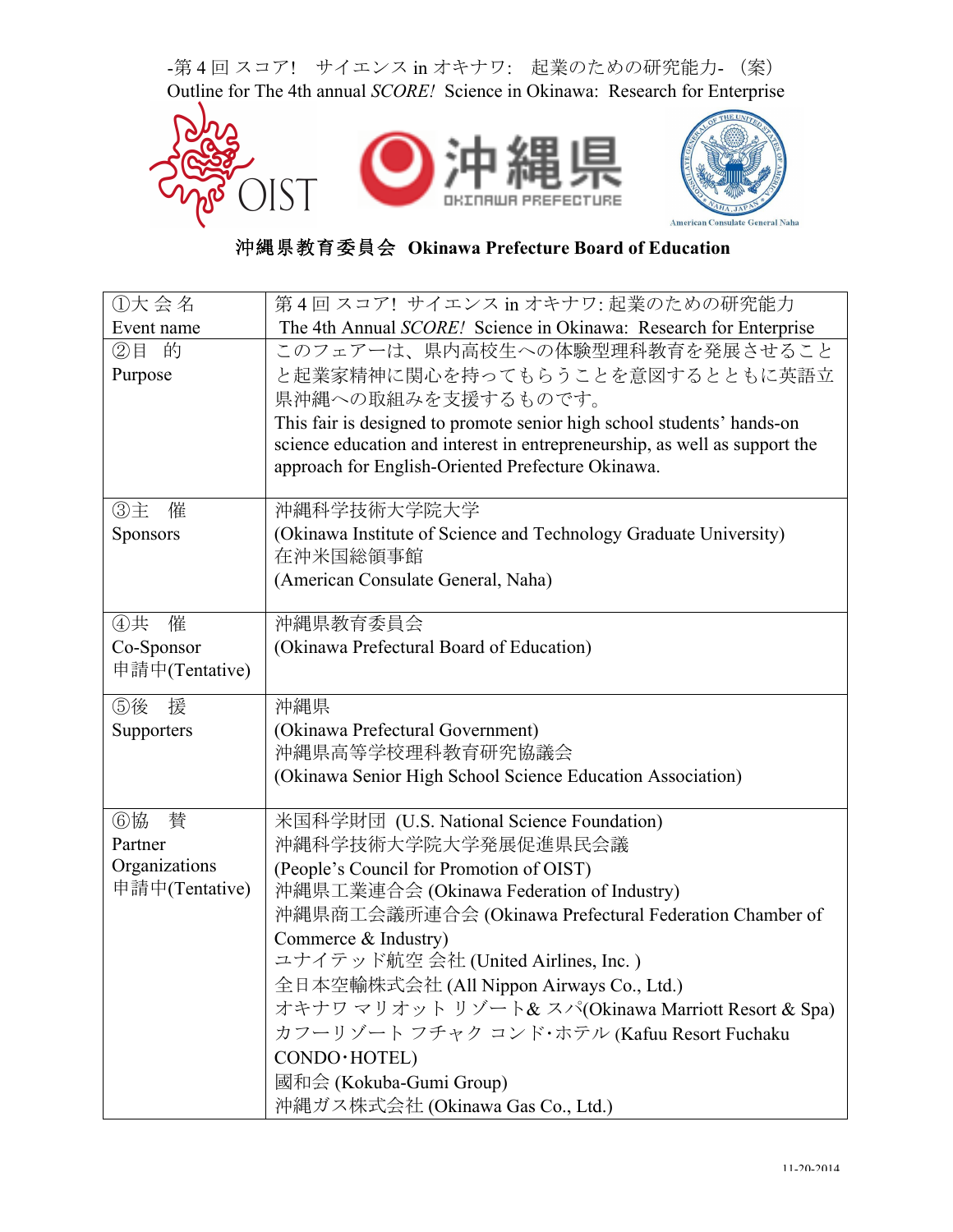|              | 沖縄ケーブルネットワーク株式会社 (Okinawa Cable Network Inc.)                                 |  |  |  |  |  |
|--------------|-------------------------------------------------------------------------------|--|--|--|--|--|
|              | オキコ株式会社 (Okiko Co., Ltd.)                                                     |  |  |  |  |  |
|              | オリオンビール株式会社 (ORION BREWERIES, LTD.)                                           |  |  |  |  |  |
|              | サイオンコミュニケーションズ株式会社(SYON Communications)                                       |  |  |  |  |  |
| ⑦会<br>場      | 沖縄科学技術大学院大学 キャンパス内 講堂                                                         |  |  |  |  |  |
| Venue        |                                                                               |  |  |  |  |  |
|              | 〒904-0495 恩納村字谷茶 1919-1                                                       |  |  |  |  |  |
|              | Okinawa Institute of Science and Technology Graduate University<br>Auditorium |  |  |  |  |  |
|              | 1919-1 Tancha, Onna Village, Okinawa                                          |  |  |  |  |  |
| ⑧期<br>日      | 平成 27年12月12日(土) 09:00-18:00                                                   |  |  |  |  |  |
| Date         |                                                                               |  |  |  |  |  |
|              | Saturday, December 12, 2015 09:00-18:00                                       |  |  |  |  |  |
| ⑨応募資格        | 沖縄県内の高校生及び高等専門学校に在学する生徒。但し、3年次                                                |  |  |  |  |  |
| Participants | までとする。                                                                        |  |  |  |  |  |
|              | Students from senior high school and higher vocational school (up to the      |  |  |  |  |  |
|              | 12th grade) in Okinawa.                                                       |  |  |  |  |  |
|              |                                                                               |  |  |  |  |  |
|              | 個人あるいは3人以下のグループでの共同研究も可。                                                      |  |  |  |  |  |
|              | Both individuals and groups of up to three students may enter.                |  |  |  |  |  |
|              | 学校毎の応募数の上限は設けませんが、収容人員等の制約により                                                 |  |  |  |  |  |
|              |                                                                               |  |  |  |  |  |
|              | OIST での発表数(約15チーム)を制限する可能性があります。申込                                            |  |  |  |  |  |
|              | みが対応可能な範囲を超えた場合は、事前にスクリーニングを行い                                                |  |  |  |  |  |
|              | ます。興味のあるすべての生徒皆さんに対応できるよう最大限の努                                                |  |  |  |  |  |
|              | 力をさせて頂きます。                                                                    |  |  |  |  |  |
|              | There are no limits on the number of entries, but capacity constraints may    |  |  |  |  |  |
|              | require that we limit the number of presentations (about 15 teams) at OIST.   |  |  |  |  |  |
|              | If we receive more entries than we can accommodate, we will pre-screen        |  |  |  |  |  |
|              | the applications. Every effort will be made to accommodate all interested     |  |  |  |  |  |
|              | students.                                                                     |  |  |  |  |  |
|              |                                                                               |  |  |  |  |  |
|              | オリジナル研究での参加が望ましいが、他の大会に出展したプロジ                                                |  |  |  |  |  |
|              | ェクトでも、起業に関する改良や工夫を加えた場合は受け付けま                                                 |  |  |  |  |  |
|              | す。継続研究の場合は新しいアイデアのみで応募して下さい。過去                                                |  |  |  |  |  |
|              | のプロジェクトと重複する場合は審査対象外とします。                                                     |  |  |  |  |  |
|              | Entry with an original project is preferable. Even if a project has been      |  |  |  |  |  |
|              | presented in another contest, if there are improvements or modifications      |  |  |  |  |  |
|              | related to entrepreneurship, we will accept that entry. If it is a continuing |  |  |  |  |  |
|              | project, please present new ideas only. If the presentation overlaps with a   |  |  |  |  |  |
|              | past project, it may be ineligible for evaluation.                            |  |  |  |  |  |
| ⑩分野          | 物理、化学、生物、地学、応用数学、工学、環境、農業関連の研究                                                |  |  |  |  |  |
| Disciplines  | 開発、コンピューター、情報通信技術及び-再生可能エネルギー                                                 |  |  |  |  |  |
|              | Physics, Chemistry, Biology, Earth Science, Applied Math, Engineering,        |  |  |  |  |  |
|              | Environmental Science, Agricultural Research & Development, Computer          |  |  |  |  |  |
|              | Science, Information Communication Technology, and Renewable Energy           |  |  |  |  |  |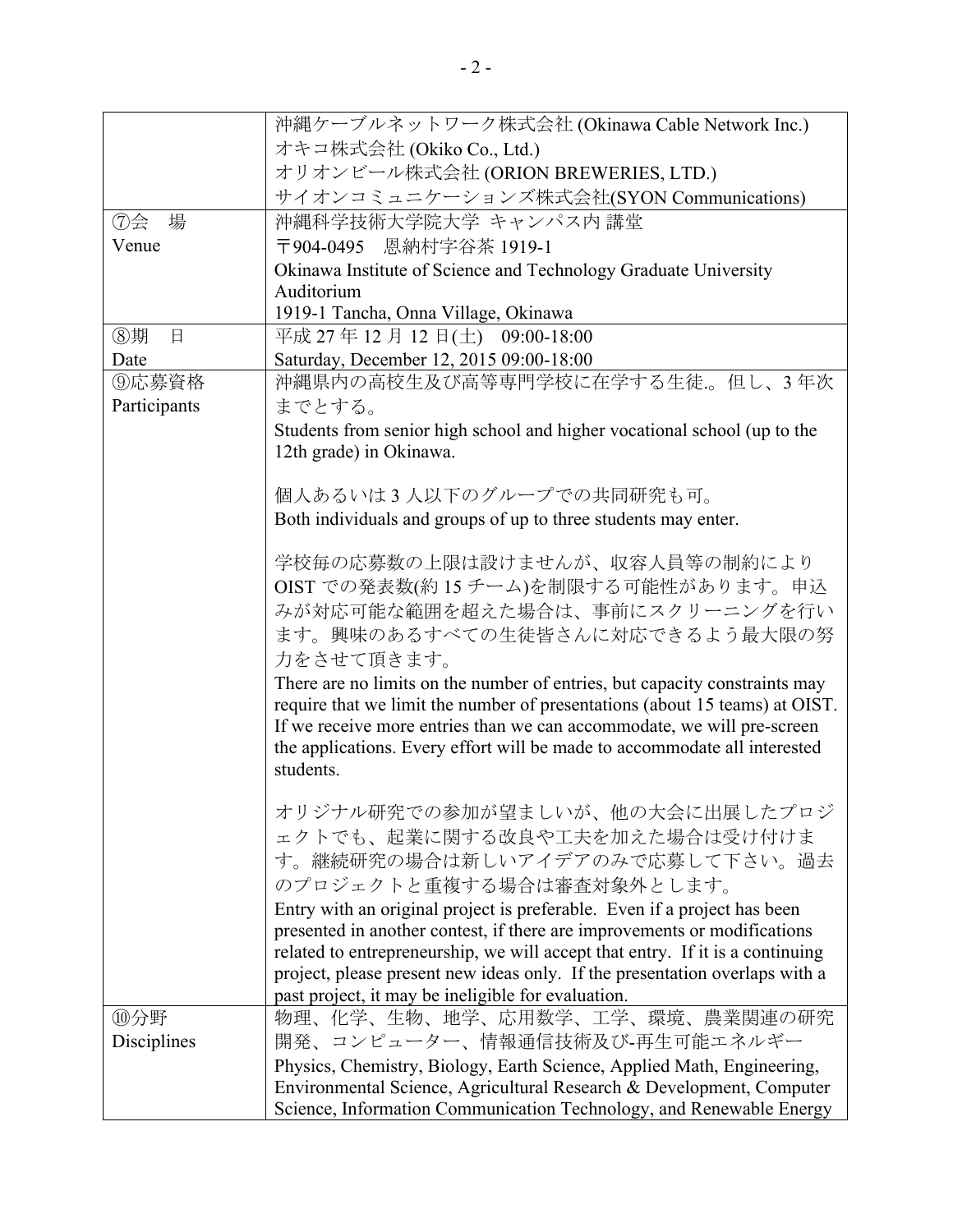| ⑪発表<br>Presentations | 発表時間は各10分(同時通訳)。各発表後5分の質疑応答。<br>Presentations shall not exceed ten minutes. (We will provide simultaneous<br>interpretation when needed.) Five minute Q&A session after each<br>presentation.                                                                                                                                                       |
|----------------------|-----------------------------------------------------------------------------------------------------------------------------------------------------------------------------------------------------------------------------------------------------------------------------------------------------------------------------------------------------|
|                      | *第一鈴 8分、第二鈴 10分                                                                                                                                                                                                                                                                                                                                     |
|                      | 第二鈴で発表を終了して下さい。                                                                                                                                                                                                                                                                                                                                     |
|                      | The first bell will ring at 8 minutes. The presentation must finish at the<br>second bell, which will ring at 10 minutes.                                                                                                                                                                                                                           |
|                      | 通訳者の事前準備のために、発表資料または発表資料の要約を以下<br>の電子媒体で準備して下さい。<br>マイクロソフトオフィス:パワーポイント                                                                                                                                                                                                                                                                             |
|                      | アップル:キーノート                                                                                                                                                                                                                                                                                                                                          |
|                      | オープンソース(LibreOffice/OpenOffice): インップレッス                                                                                                                                                                                                                                                                                                            |
|                      | The presentation or summary of the presentation must be provided<br>electronically in order for interpreters to prepare beforehand. We can<br>support the presentation or summary of the presentation in the following<br>formats: Microsoft Office PowerPoint, Apple's KeyNote, and the open<br>source software Impress (LibreOffice, OpenOffice). |
|                      | *アップルのソフトはマイクロソフトのソフトでは開けませんが、<br>マイクロソフトのソフトはアップルのソフトで開いたり変換するこ<br>とはできます。                                                                                                                                                                                                                                                                         |
|                      | * Apple software cannot be opened with Microsoft software; however,<br>Microsoft software can be opened and is compatible with Apple software.                                                                                                                                                                                                      |
|                      | マイク、PCは主催者で準備します。                                                                                                                                                                                                                                                                                                                                   |
|                      | We will provide the microphones and computer.                                                                                                                                                                                                                                                                                                       |
|                      | 発表は研究プロジェクトの概要と結果を活用した事業化や日常生活<br>をどのように向上させるか等を含めて発表して下さい。<br>The presentation should include a brief overview of a research project and                                                                                                                                                                                                           |
|                      | articulate how these results can be used in business and/or to improve daily<br>life.                                                                                                                                                                                                                                                               |
|                      | 発表は大学院大学の講堂で大勢の観客の前で行います。発表(口頭                                                                                                                                                                                                                                                                                                                      |
|                      | あるいは電子媒体)は大勢の観客に聞こえたり、見えるように工夫<br>して下さい。                                                                                                                                                                                                                                                                                                            |
|                      | Please note that the presentation will be in the OIST auditorium and will be                                                                                                                                                                                                                                                                        |
|                      | viewed by a large audience. Presentations (oral or electronic) should be                                                                                                                                                                                                                                                                            |
| 12評価                 | heard and viewable by all.<br>大学院大学、米国総領事館、教育界及び産業界からなる評価委員会                                                                                                                                                                                                                                                                                        |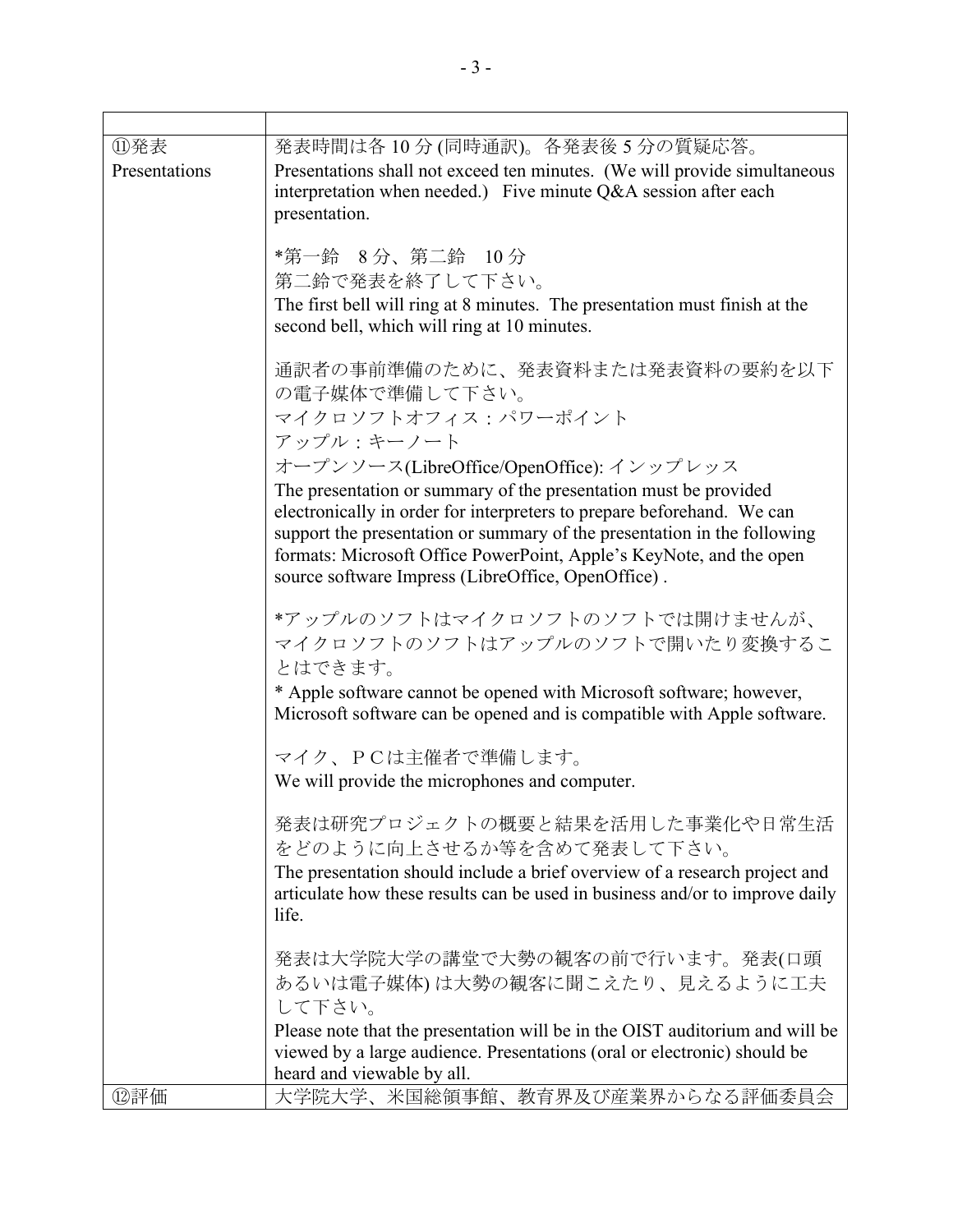| Evaluation                 | が各発表を評価します。評価基準については、別添を参照して下さ                                                                                                                           |  |  |  |
|----------------------------|----------------------------------------------------------------------------------------------------------------------------------------------------------|--|--|--|
|                            | $V_{0}$                                                                                                                                                  |  |  |  |
|                            | An assessment panel from OIST, the U.S. Consulate, academia and                                                                                          |  |  |  |
|                            | industry will evaluate the presentations. See separate evaluation/judging<br>sheet.                                                                      |  |  |  |
| <b>13表彰等</b>               | 科学的考察と事業化や日常生活での活用を最も良く組み合わせて発                                                                                                                           |  |  |  |
| Awards                     | 表した個人あるいはグループを1位から6位まで表彰します。入賞                                                                                                                           |  |  |  |
|                            | 者/グループには、沖縄科学技術大学院大学でのインターンシップ                                                                                                                           |  |  |  |
|                            | の機会が与えられます。また、1位から4位の入賞者/グループには                                                                                                                          |  |  |  |
|                            | 副賞を贈呈します。                                                                                                                                                |  |  |  |
|                            |                                                                                                                                                          |  |  |  |
|                            | The top six entries whose presentations show the best combination of<br>scientific research and applications to business or everyday life will be        |  |  |  |
|                            | awarded an internship opportunity at OIST. The top three (four) entries                                                                                  |  |  |  |
|                            | will also be awarded extra prizes.                                                                                                                       |  |  |  |
|                            | また、副賞として1位入賞者/グループには沖縄・米国往復航空券、                                                                                                                          |  |  |  |
|                            | 米国研修旅行、2位入賞者/グループにはタブレット、3位入賞者/グ                                                                                                                         |  |  |  |
|                            | ループにはリゾートホテル宿泊券、4位入賞者/グループにはリゾー                                                                                                                          |  |  |  |
|                            | トホテル食事券を贈呈します。                                                                                                                                           |  |  |  |
|                            |                                                                                                                                                          |  |  |  |
|                            | The top three entries will also be awarded with the following extra prizes:<br>1st Place: A pair round-trip tickets from Okinawa to the U.S. and a study |  |  |  |
|                            | tour to the U.S.                                                                                                                                         |  |  |  |
|                            | 2nd Place: Tablet                                                                                                                                        |  |  |  |
|                            | 3rd Place: Hotel accommodation coupon with meal                                                                                                          |  |  |  |
|                            | 4th Place: Hotel meal coupon                                                                                                                             |  |  |  |
|                            | *参加者の名前や画像がメディアに掲載されることがあります。                                                                                                                            |  |  |  |
|                            | * Participants names and photographs will be shared with the media.                                                                                      |  |  |  |
| ⑭申込期限                      | 平成 27年10月30日(金)                                                                                                                                          |  |  |  |
| Application<br>process and | 参加希望者は、平成27年10月30日(金)までに、大会事務局宛に大                                                                                                                        |  |  |  |
| deadline                   | 会用のウェブサイト(https://groups.oist.jp/ja/score)から参加申込書と<br>プロジェクト概要を送付して下さい。大会用のウェブサイトは7月                                                                     |  |  |  |
|                            | 20日(月)から公開します。                                                                                                                                           |  |  |  |
|                            | The application and abstract must be submitted to the Secretariat by                                                                                     |  |  |  |
|                            | Friday, October 30, 2015 via the event website                                                                                                           |  |  |  |
|                            | (https://groups.oist.jp/score/). The event website will open from Monday,                                                                                |  |  |  |
|                            | July 20, 2015.                                                                                                                                           |  |  |  |
|                            | 平成27年11月9日(月)までに受理の可否を大会事務局より連絡いたし                                                                                                                       |  |  |  |
|                            | ます。                                                                                                                                                      |  |  |  |
|                            | The Secretariat will notify applicants of their acceptance as soon as                                                                                    |  |  |  |
|                            | possible, no later than Monday, November 9, 2015.                                                                                                        |  |  |  |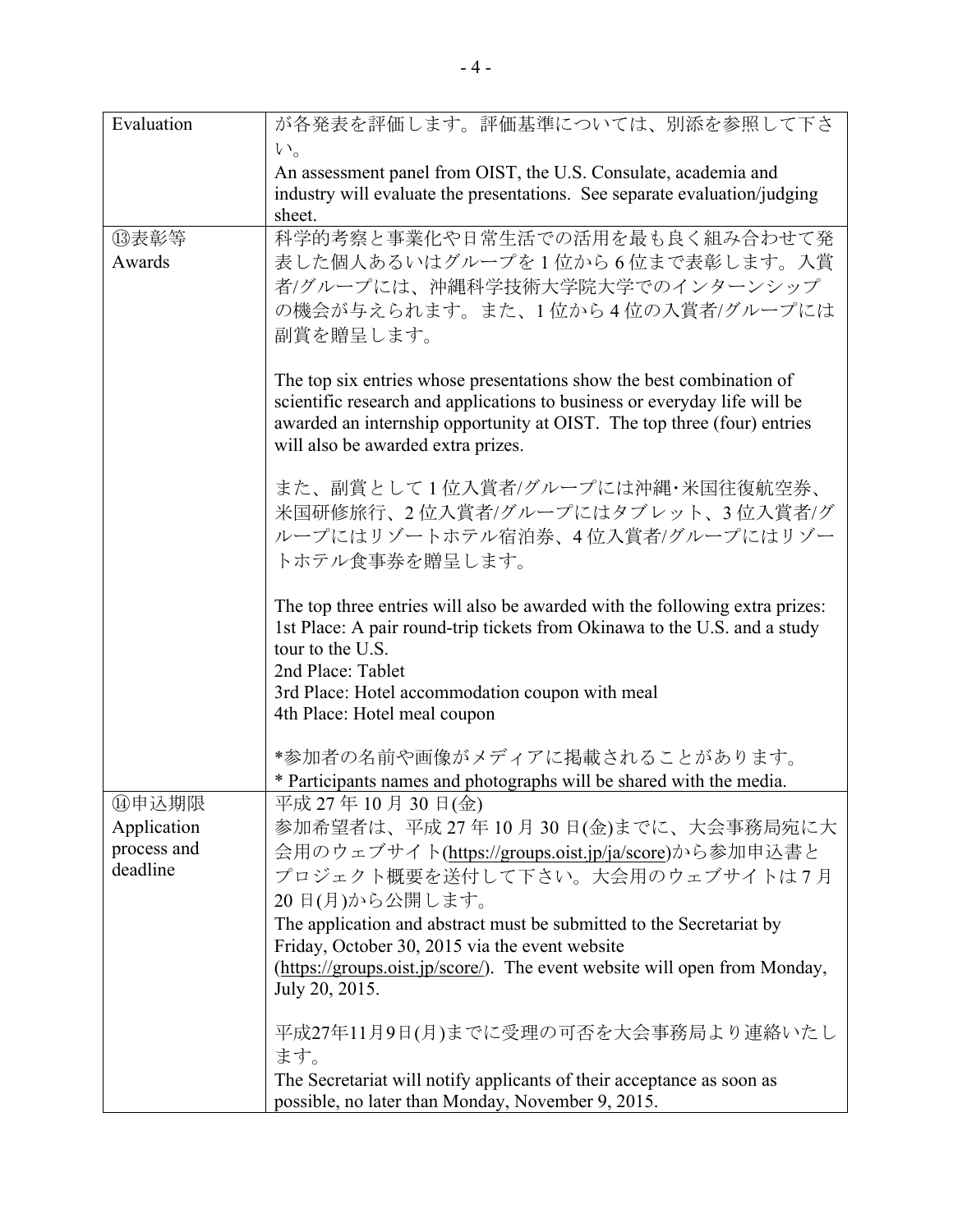|                    | 受理したプロジェクトについては、平成27年12月2日(水)までに大会<br>事務局宛に大会用のウェブサイトから、発表用のパワーポイントを<br>送付して下さい。受理したプロジェクトについての個別の指示と受<br>領確認の通知を一緒に行います。送付後の発表資料やプロジェクト<br>概要の差し替えや修正は受け付けません。<br>The presentation slides and abstract for each accepted project must be<br>submitted to the Secretariat by Wednesday, December 2, 2015 via the<br>event website; specific instructions will be provided to successful<br>applicants together with the notification of their acceptance. We will not<br>accept replacements and/or corrections on your presentation slides and<br>abstract after your submission. |                                            |  |  |
|--------------------|------------------------------------------------------------------------------------------------------------------------------------------------------------------------------------------------------------------------------------------------------------------------------------------------------------------------------------------------------------------------------------------------------------------------------------------------------------------------------------------------------------------------------------------------------------------------------------|--------------------------------------------|--|--|
| ⑮事務局               | 沖縄科学技術大学院大学                                                                                                                                                                                                                                                                                                                                                                                                                                                                                                                                                                        |                                            |  |  |
| Secretariat Office | <b>OIST</b>                                                                                                                                                                                                                                                                                                                                                                                                                                                                                                                                                                        |                                            |  |  |
|                    | 大会用のウェブサイト(https://groups.oist.jp/score/)から大会事務局へ<br>ご連絡下さい。<br>Please contact the Secretariat via the event website                                                                                                                                                                                                                                                                                                                                                                                                                                                               |                                            |  |  |
|                    | $(\frac{https://groups.oist.jp/score/}{https://groups.oist.jp/score/}).$                                                                                                                                                                                                                                                                                                                                                                                                                                                                                                           |                                            |  |  |
| 16日程<br>Agenda     | 0900-0930 受付開始                                                                                                                                                                                                                                                                                                                                                                                                                                                                                                                                                                     | Registration                               |  |  |
| 予定                 | 0930-0945                                                                                                                                                                                                                                                                                                                                                                                                                                                                                                                                                                          | 開会式<br><b>Opening Ceremony</b>             |  |  |
|                    | 0945-1000                                                                                                                                                                                                                                                                                                                                                                                                                                                                                                                                                                          | 発表準備<br><b>Break</b>                       |  |  |
|                    | 1000                                                                                                                                                                                                                                                                                                                                                                                                                                                                                                                                                                               | 発表開始<br>Presentations Begin                |  |  |
|                    |                                                                                                                                                                                                                                                                                                                                                                                                                                                                                                                                                                                    | 1000-1200 発表 Presentations                 |  |  |
|                    | 1100-1110                                                                                                                                                                                                                                                                                                                                                                                                                                                                                                                                                                          | <b>Break</b>                               |  |  |
|                    |                                                                                                                                                                                                                                                                                                                                                                                                                                                                                                                                                                                    | 1210-1240 昼食 Lunch Break                   |  |  |
|                    |                                                                                                                                                                                                                                                                                                                                                                                                                                                                                                                                                                                    | 1240-1250 写真撮影 Group photo at center court |  |  |
|                    |                                                                                                                                                                                                                                                                                                                                                                                                                                                                                                                                                                                    | 1300-1620 発表 Presentations Continue        |  |  |
|                    | 1400-1410                                                                                                                                                                                                                                                                                                                                                                                                                                                                                                                                                                          | <b>Break</b>                               |  |  |
|                    | 1510-1520                                                                                                                                                                                                                                                                                                                                                                                                                                                                                                                                                                          | <b>Break</b>                               |  |  |